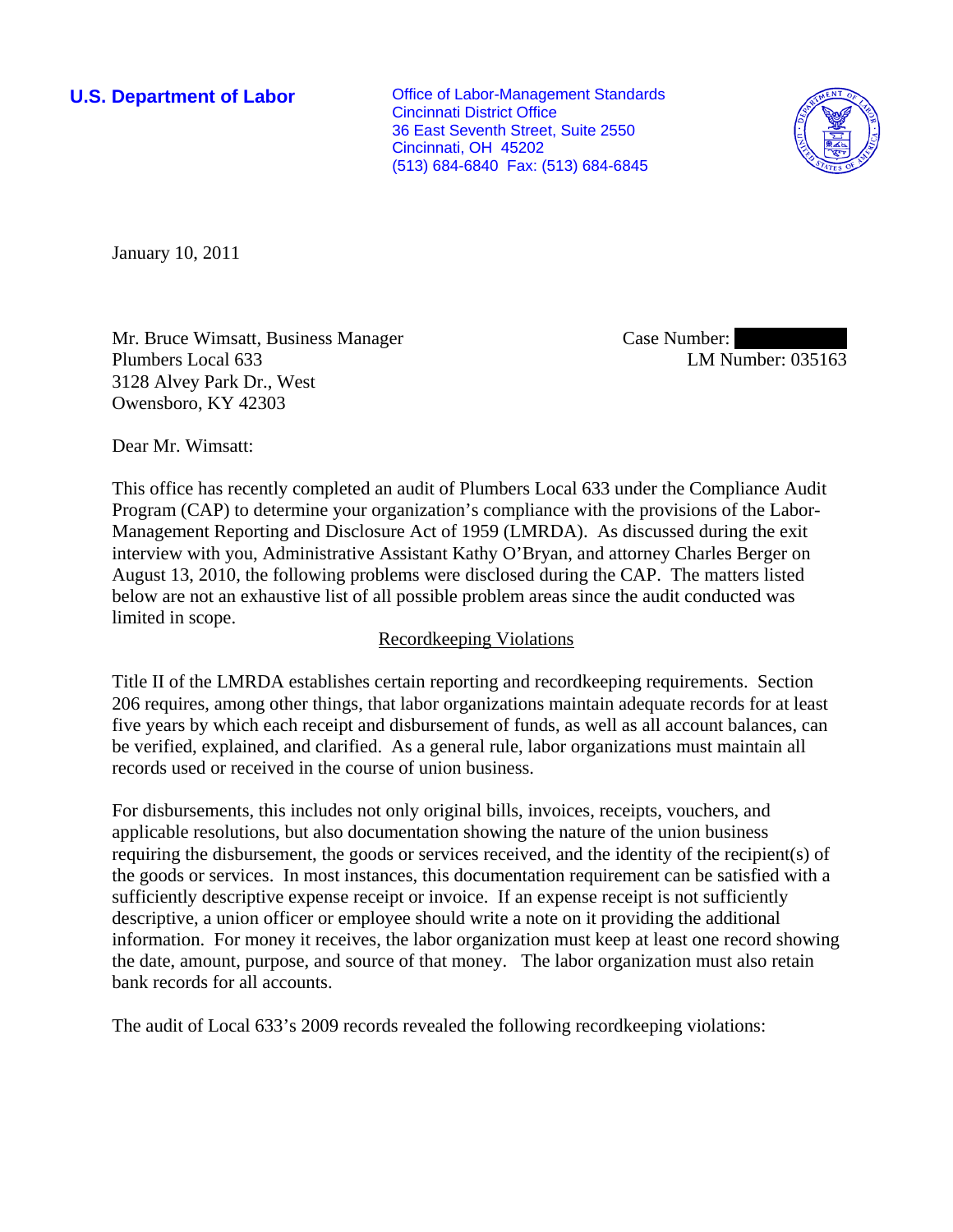Mr. Bruce Wimsatt January 10, 2011 Page 2 of 3

## Recordkeeping Violations

## 1. Credit Card Expenses

Local 633 did not retain a hotel receipt for your hotel stay at the Crowne Plaza in Hollywood, FL in July 2008. The hotel bill totaled \$353.93. In addition, Local 633 failed to maintain documentation pertaining to two airfare charges made by you. The first was a \$673.80 charge for a round trip ticket to San Diego, CA in October 2008 on Southwest Airlines. The second was a \$408.00 charge for a Southwest Airlines round trip ticket to Ft. Lauderdale, FL. As noted above, labor organizations must retain original receipts, bills, and vouchers for all disbursements. The president and treasurer (or corresponding principal officers) of your union, who are required to sign your union's LM report, are responsible for properly maintaining union records. You agreed that in the future Local 633 would endeavor to keep all documentation related to credit card charges. No further action is warranted at this time.

## 2. Failure to Record Receipts

Local 633 failed to record in its receipt records contributions made to the Local 633 Golf Scramble Account. According to officials at Fifth Third Bank this account is in the name of the local and took in approximately \$3,314 in receipts during the audit period. Union receipt records must include an adequate identification of all money the union receives. The records should show the date and amount received, and the source of the money. You stated that you would immediately transfer this account to the Joint Apprenticeship Training (JAT) program and would keep records and file reports for this account with the JAT.

### Other Issues

# 1. Signing Blank Checks

During the audit, you advised that union officers were pre-signing blank union checks. The two signature requirement is an effective internal control of union funds. Its purpose it to attest to the authenticity of a completed document already signed. However, signing a blank check in advance does not attest to the authenticity of a completed check, and negates the purpose of the two signature requirement. You indicated that this practice will be stopped on the advice of your legal counsel.

### 2. Soliciting Funds from Contractors and Members

While checking account balances with Fifth Third Bank, I discovered an additional bank account not previously identified to me by you. You subsequently told me that the Local 633 Golf Scramble account is used to pay for sponsorships and expenses associated with golf outings and that all contributions to this account are voluntary and made by union members and union contractors. I noted that a solicitation by Local 633 for contributions from an employer might constitute a Taft Hartley violation. You indicated it was your intention to